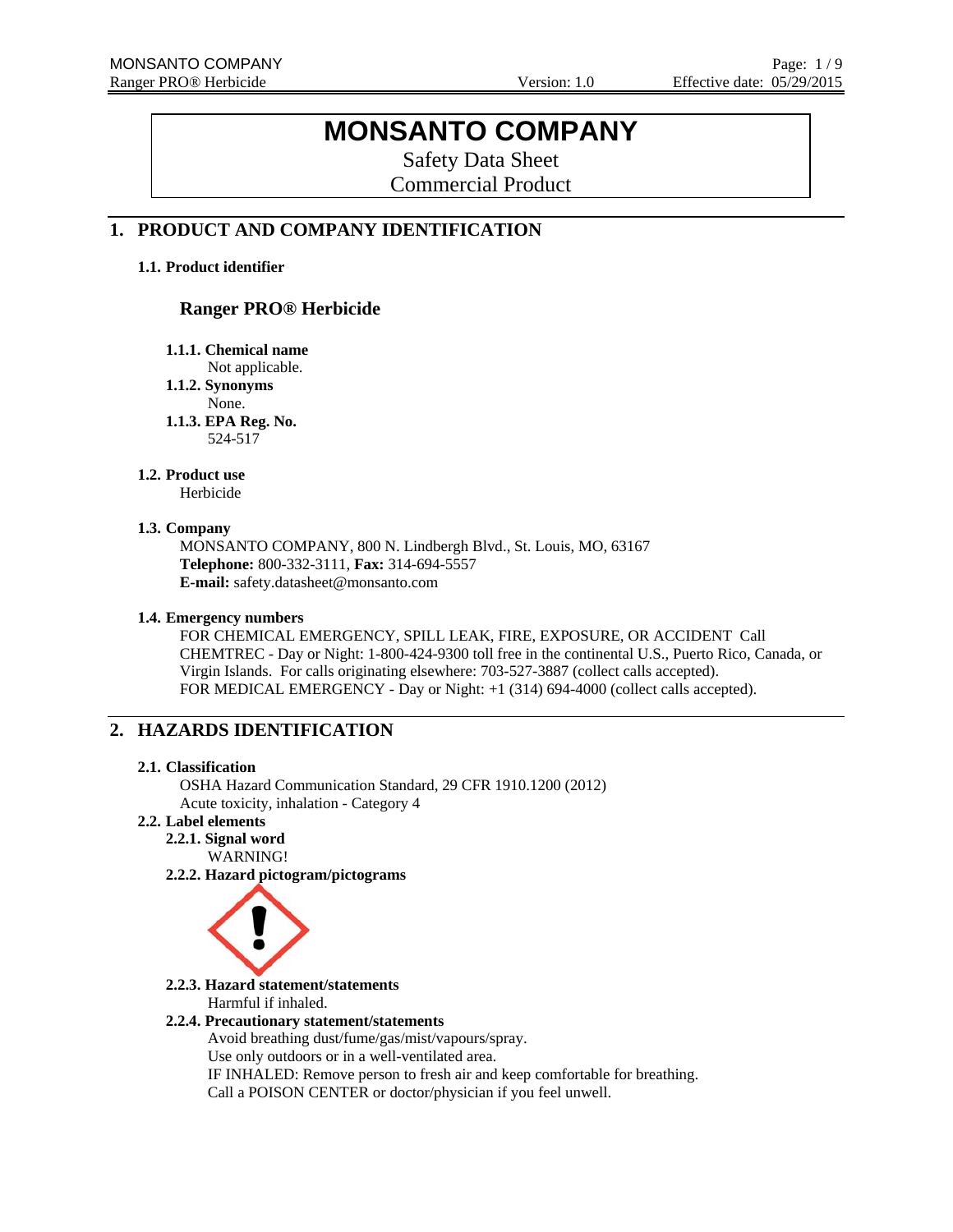### **2.3. Appearance and odour (colour/form/odour)**

Amber /Liquid / Sweet

### **2.4. OSHA Status**

This product is hazardous according to the OSHA Hazard Communication Standard, 29 CFR 1910.1200.

Refer to section 11 for toxicological and section 12 for environmental information.

### **3. COMPOSITION/INFORMATION ON INGREDIENTS**

#### **Active ingredient**

Isopropylamine salt of N-(phosphonomethyl)glycine; {Isopropylamine salt of glyphosate}

#### **Composition**

| <b>COMPONENT</b>                  | CAS No.    | % by weight (approximate) |
|-----------------------------------|------------|---------------------------|
| Isopropylamine salt of glyphosate | 38641-94-0 |                           |
| Other ingredients                 |            | 59                        |

The specific chemical identity is being withheld because it is trade secret information of Monsanto Company.

### **4. FIRST AID MEASURES**

Use personal protection recommended in section 8.

#### **4.1. Description of first aid measures**

- **4.1.1. Eye contact:** If in eyes, hold eye open and rinse slowly and gently for 15-20 minutes. Remove contact lenses, if present, after first 5 minutes, then continue rinsing. Call a poison control center or doctor for treatment advice. Immediately flush with plenty of water.
- **4.1.2. Skin contact:** Take off contaminated clothing. Rinse skin immediately with plenty of water for 15- 20 minutes. Call a poison control center or doctor for treatment advice.
- **4.1.3. Inhalation:** If inhaled, move person to fresh air. If person is not breathing, call emergency number or ambulance, then give artificial respiration, preferably mouth-to-mouth, if possible. Call a poison control center or doctor for treatment advice.
- **4.1.4. Ingestion:** Call poison control center or doctor immediately for treatment advice. Have person sip a glass of water if able to swallow. Do not induce vomiting unless told to do so by the poison center or doctor. Do not give anything by mouth to an unconscious person.

#### **4.2. Most important symptoms and effects, both acute and delayed**

- **4.2.1. Eye contact, short term:** May cause temporary eye irritation.
- **4.2.2. Skin contact, short term:** Not expected to produce significant adverse effects when recommended use instructions are followed.
- **4.2.3. Inhalation, short term:** Not expected to produce significant adverse effects when recommended use instructions are followed.
- **4.2.4. Single ingestion:** Not expected to produce significant adverse effects when recommended use instructions are followed.

#### **4.3. Indication of any immediate medical attention and special treatment needed**

**4.3.1. Advice to doctors:** This product is not an inhibitor of cholinesterase.

**4.3.2. Antidote:** Treatment with atropine and oximes is not indicated.

### **5. FIRE-FIGHTING MEASURES**

**5.1. Extinguishing media**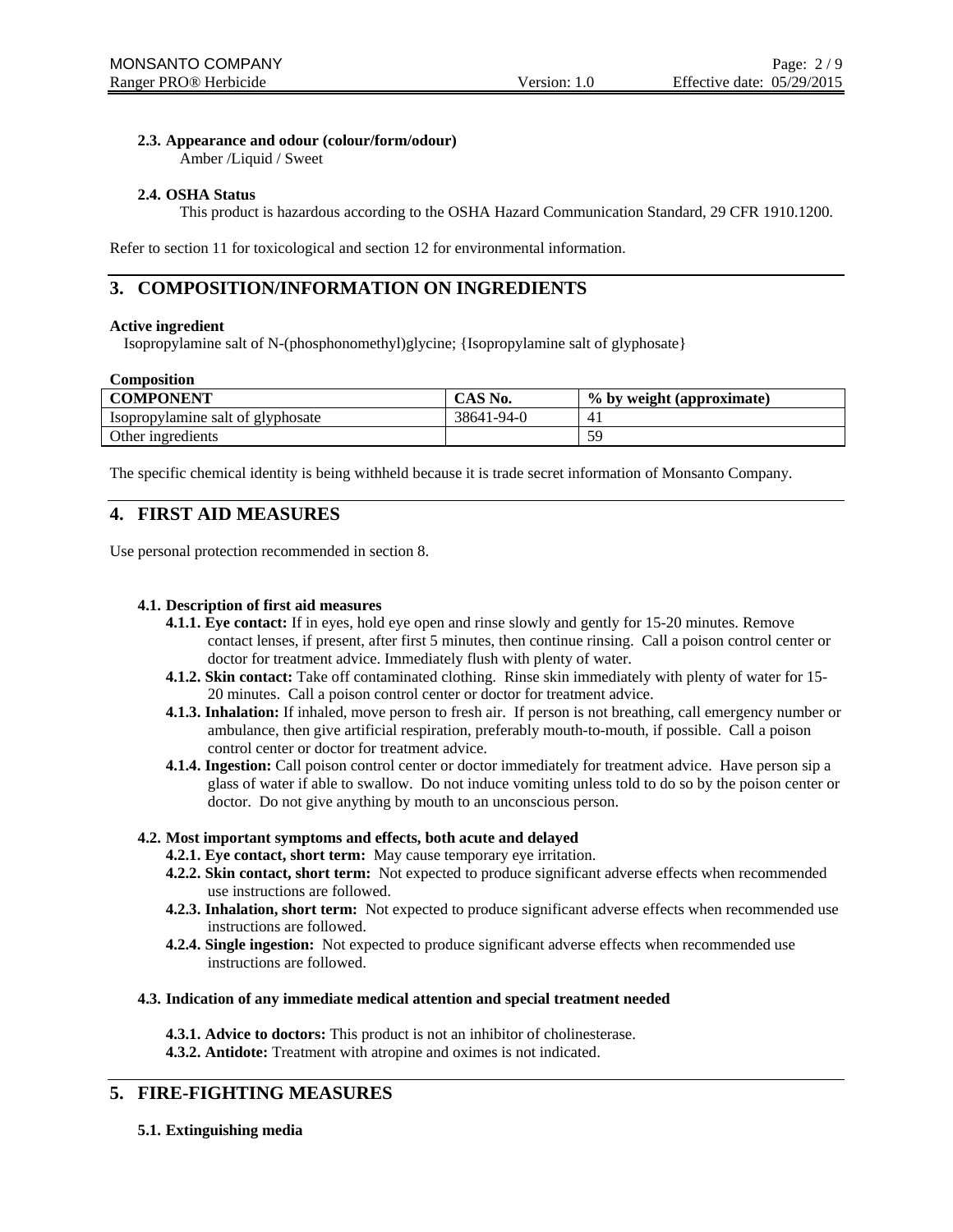**5.1.1. Recommended**: Water, foam, dry chemical, carbon dioxide (CO2)

#### **5.2. Special hazards**

#### **5.2.1. Unusual fire and explosion hazards**

Minimise use of water to prevent environmental contamination.

Environmental precautions: see section 6.

### **5.2.2. Hazardous products of combustion**

Carbon monoxide (CO), phosphorus oxides (PxOy), nitrogen oxides (NOx)

**5.3. Fire fighting equipment:** Self-contained breathing apparatus. Equipment should be thoroughly decontaminated after use.

#### **5.4. Flash point**

Does not flash.

### **6. ACCIDENTAL RELEASE MEASURES**

#### **6.1. Personal precautions**

Use personal protection recommended in section 8.

#### **6.2. Environmental precautions**

SMALL QUANTITIES: Low environmental hazard. LARGE QUANTITIES: Minimise spread. Keep out of drains, sewers, ditches and water ways. Notify authorities.

#### **6.3. Methods for cleaning up**

SMALL QUANTITIES: Flush spill area with water. LARGE QUANTITIES: Absorb in earth, sand or absorbent material. Dig up heavily contaminated soil. Collect in containers for disposal. Refer to section 7 for types of containers. Flush residues with small quantities of water. Minimise use of water to prevent environmental contamination.

Refer to section 13 for disposal of spilled material. Use handling recommendations in Section 7 and personal protection recommendations in Section 8.

### **7. HANDLING AND STORAGE**

Good industrial practice in housekeeping and personal hygiene should be followed.

#### **7.1. Precautions for safe handling**

When using do not eat, drink or smoke. Wash hands thoroughly after handling or contact. Thoroughly clean equipment after use. Do not contaminate drains, sewers and water ways when disposing of equipment rinse water. Refer to section 13 of the safety data sheet for disposal of rinse water.

#### **7.2. Conditions for safe storage**

 Minimum storage temperature: -15 °C Maximum storage temperature: 50 °C **Compatible materials for storage**: stainless steel, fibreglass, plastic, glass lining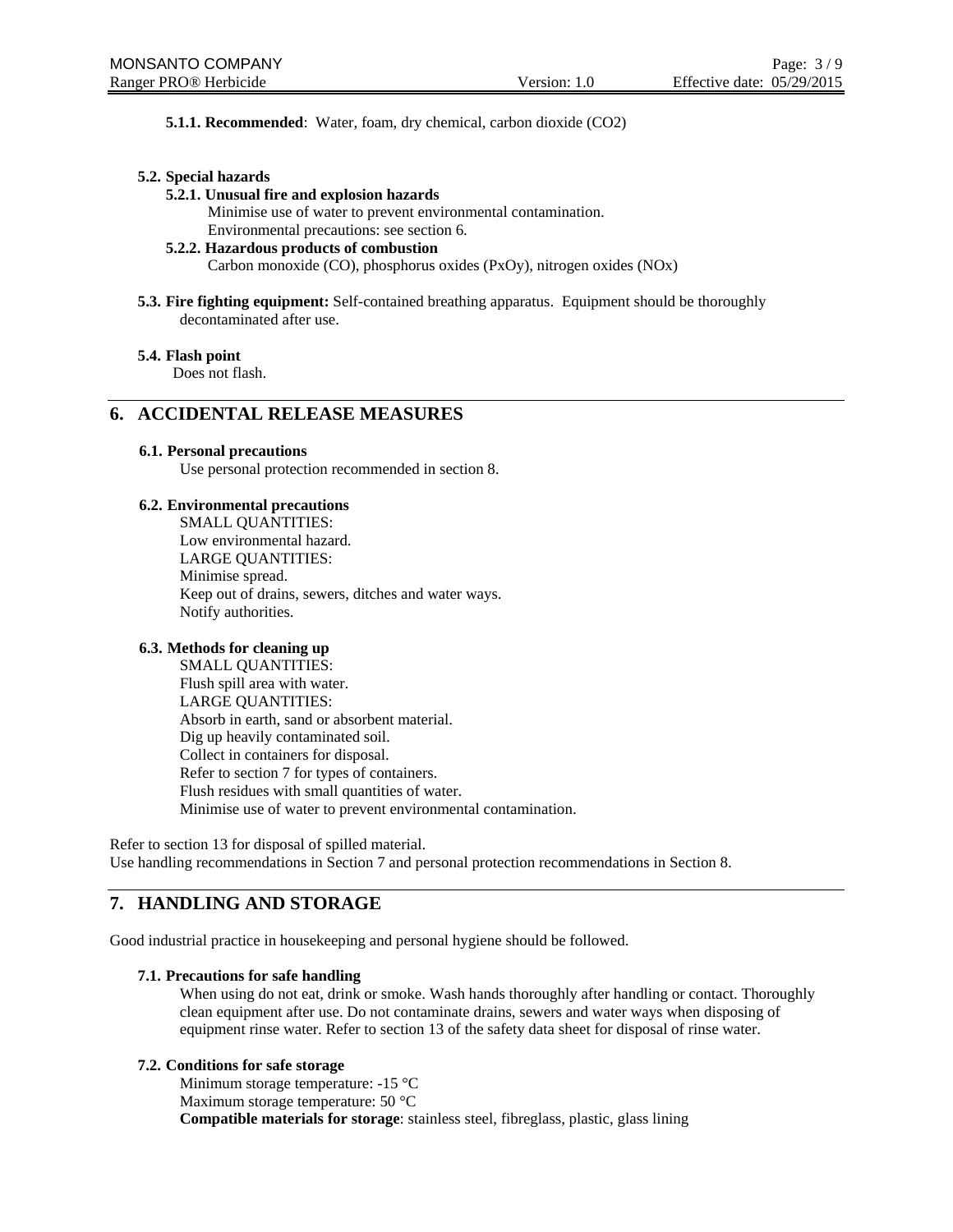**Incompatible materials for storage**: galvanised steel, unlined mild steel, see section 10. Keep out of reach of children. Keep away from food, drink and animal feed. Keep only in the original container. Partial crystallization may occur on prolonged storage below the minimum storage temperature. If frozen, place in warm room and shake frequently to put back into solution.

Minimum shelf life: 5 years.

### **8. EXPOSURE CONTROLS/PERSONAL PROTECTION**

### **8.1. Airborne exposure limits**

| <b>Components</b>                 | <b>Exposure Guidelines</b>                                    |
|-----------------------------------|---------------------------------------------------------------|
| Isopropylamine salt of glyphosate | No specific occupational exposure limit has been established. |
| Other ingredients                 | No specific occupational exposure limit has been established. |

**8.2. Engineering controls:** No special requirement when used as recommended.

#### **8.3. Recommendations for personal protective equipment**

- **8.3.1. Eye protection:** If there is significant potential for contact: Wear chemical goggles.
- **8.3.2. Skin protection:** No special requirement when used as recommended. If repeated or prolonged contact: Wear chemical resistant gloves.
- **8.3.3. Respiratory protection:** No special requirement when used as recommended.

When recommended, consult manufacturer of personal protective equipment for the appropriate type of equipment for a given application.

## **9. PHYSICAL AND CHEMICAL PROPERTIES**

These physical data are typical values based on material tested but may vary from sample to sample. Typical values should not be construed as a guaranteed analysis of any specific lot or as specifications for the product.

| Colour/colour range:                            | Amber                         |
|-------------------------------------------------|-------------------------------|
| Odour:                                          | Sweet                         |
| Form:                                           | Liquid                        |
| Physical form changes (melting, boiling, etc.): |                               |
| Melting point:                                  | Not applicable.               |
| Boiling point:                                  | No data.                      |
| Flash point:                                    | Does not flash.               |
| Explosive properties:                           | No data.                      |
| Auto ignition temperature:                      | No data.                      |
| Self-accelerating decomposition                 | No data.                      |
| temperature (SADT):                             |                               |
| Oxidizing properties:                           | No data.                      |
| Specific gravity:                               | 1.162 @ 20 °C / 15.6 °C       |
| Vapour pressure:                                | No significant volatility.    |
| Vapour density:                                 | Not applicable.               |
| Evaporation rate:                               | No data.                      |
| Dynamic viscosity:                              | No data.                      |
| Kinematic viscosity:                            | No data.                      |
| Density:                                        | 1.162 g/cm3 @ 20 $^{\circ}$ C |
| Solubility:                                     | Water: Completely miscible.   |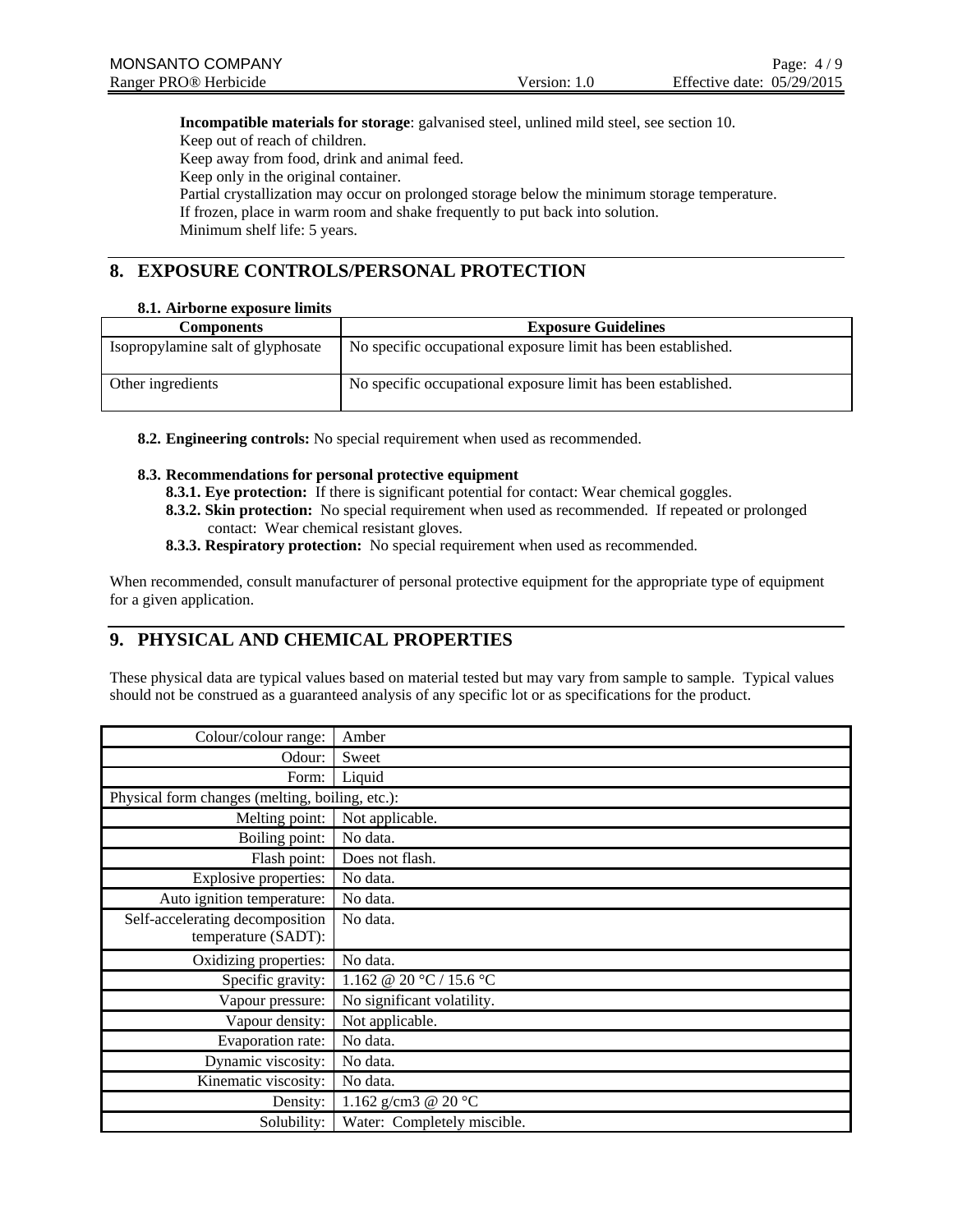pH: 4.4 - 5.0 Partition coefficient:  $\log Pow: < 0.00$ 

### **10. STABILITY AND REACTIVITY**

#### **10.1. Reactivity**

Reacts with galvanised steel or unlined mild steel to produce hydrogen, a highly flammable gas that could explode.

#### **10.2. Stability**

Stable under normal conditions of handling and storage.

#### **10.3. Possibility of hazardous reactions**

Reacts with galvanised steel or unlined mild steel to produce hydrogen, a highly flammable gas that could explode.

#### **10.4.Incompatible materials**

galvanised steel;unlined mild steel;see section 10.; Compatible materials for storage: see section 7.2.

#### **10.5. Hazardous decomposition**

Thermal decomposition: Hazardous products of combustion: see section 5.

### **11. TOXICOLOGICAL INFORMATION**

This section is intended for use by toxicologists and other health professionals.

#### **Likely routes of exposure:** Skin contact, eye contact

#### **Potential health effects**

**Eye contact, short term:** May cause temporary eye irritation.

**Skin contact, short term:** Not expected to produce significant adverse effects when recommended use instructions are followed.

**Inhalation, short term:** Not expected to produce significant adverse effects when recommended use instructions are followed.

**Single ingestion:** Not expected to produce significant adverse effects when recommended use instructions are followed.

Data obtained on similar products and on components are summarized below.

#### **Similar formulation**

**Acute oral toxicity Rat, LD50**: 5,108 mg/kg body weight Practically non-toxic.

#### **Acute dermal toxicity**

**Rat, LD50 (limit test)**: > 5,000 mg/kg body weight Practically non-toxic. No mortality.

#### **Skin irritation**

**Rabbit, 6 animals, OECD 404 test**:

Days to heal: 3 Primary Irritation Index (PII): 0.5/8.0 Essentially non irritating.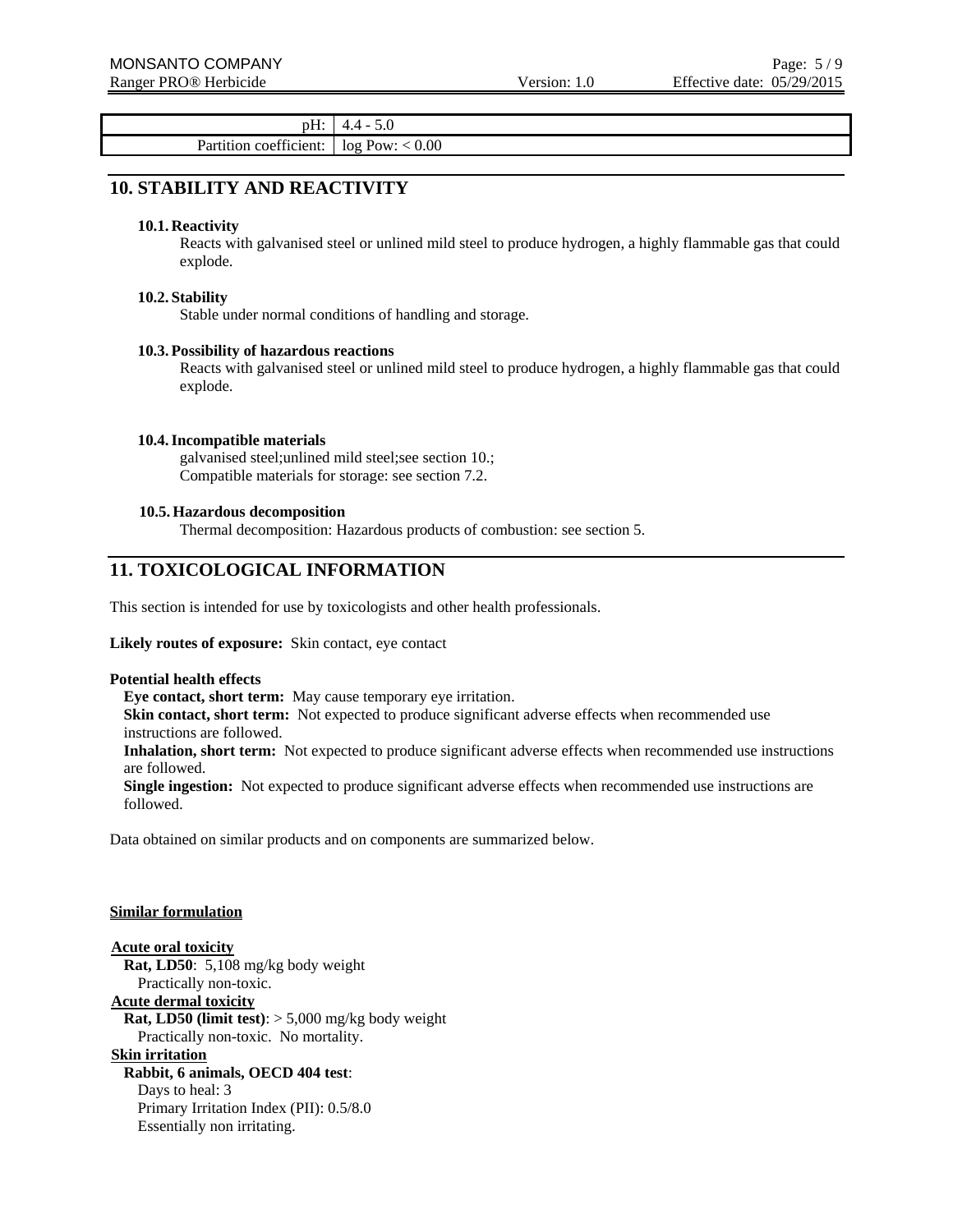### **Eye irritation**

**Rabbit, 6 animals, OECD 405 test**: Days to heal: 3 Slight irritation. **Acute inhalation toxicity Rat, LC50, 4 hours, aerosol**: 2.9 mg/L Other effects: weight loss, breathing difficulty Practically non-toxic. **Skin sensitization Guinea pig, 3-induction Buehler test**: Positive incidence: 0 %

#### **N-(phosphonomethyl)glycine; { glyphosate acid}**

#### **Genotoxicity**

Not genotoxic.

#### **Carcinogenicity**

Not carcinogenic in rats or mice.

#### **Reproductive/Developmental Toxicity**

Developmental effects in rats and rabbits only in the presence of significant maternal toxicity. Reproductive effects in rats only in the presence of significant maternal toxicity.

### **12. ECOLOGICAL INFORMATION**

This section is intended for use by ecotoxicologists and other environmental specialists.

Data obtained on similar products and on components are summarized below.

#### **Similar formulation**

```
Aquatic toxicity, fish
  Rainbow trout (Oncorhynchus mykiss):
    Acute toxicity, 96 hours, static, LC50: 5.4 mg/L 
    Moderately toxic. 
  Bluegill sunfish (Lepomis macrochirus):
    Acute toxicity, 96 hours, static, LC50: 7.3 mg/L 
    Moderately toxic. 
Aquatic toxicity, invertebrates
  Water flea (Daphnia magna):
    Acute toxicity, 48 hours, static, EC50: 11 mg/L 
    Slightly toxic. 
Avian toxicity
  Mallard duck (Anas platyrhynchos):
    Dietary toxicity, 5 days, LC50: > 5,620 mg/kg diet
    Practically non-toxic. 
  Bobwhite quail (Colinus virginianus):
    Dietary toxicity, 5 days, LC50: > 5,620 mg/kg diet
    Practically non-toxic. 
Arthropod toxicity
  Honey bee (Apis mellifera):
    Oral/contact, 48 hours, LD50: > 100 µg/bee 
    Practically non-toxic. 
Soil organism toxicity, invertebrates
  Earthworm (Eisenia foetida):
```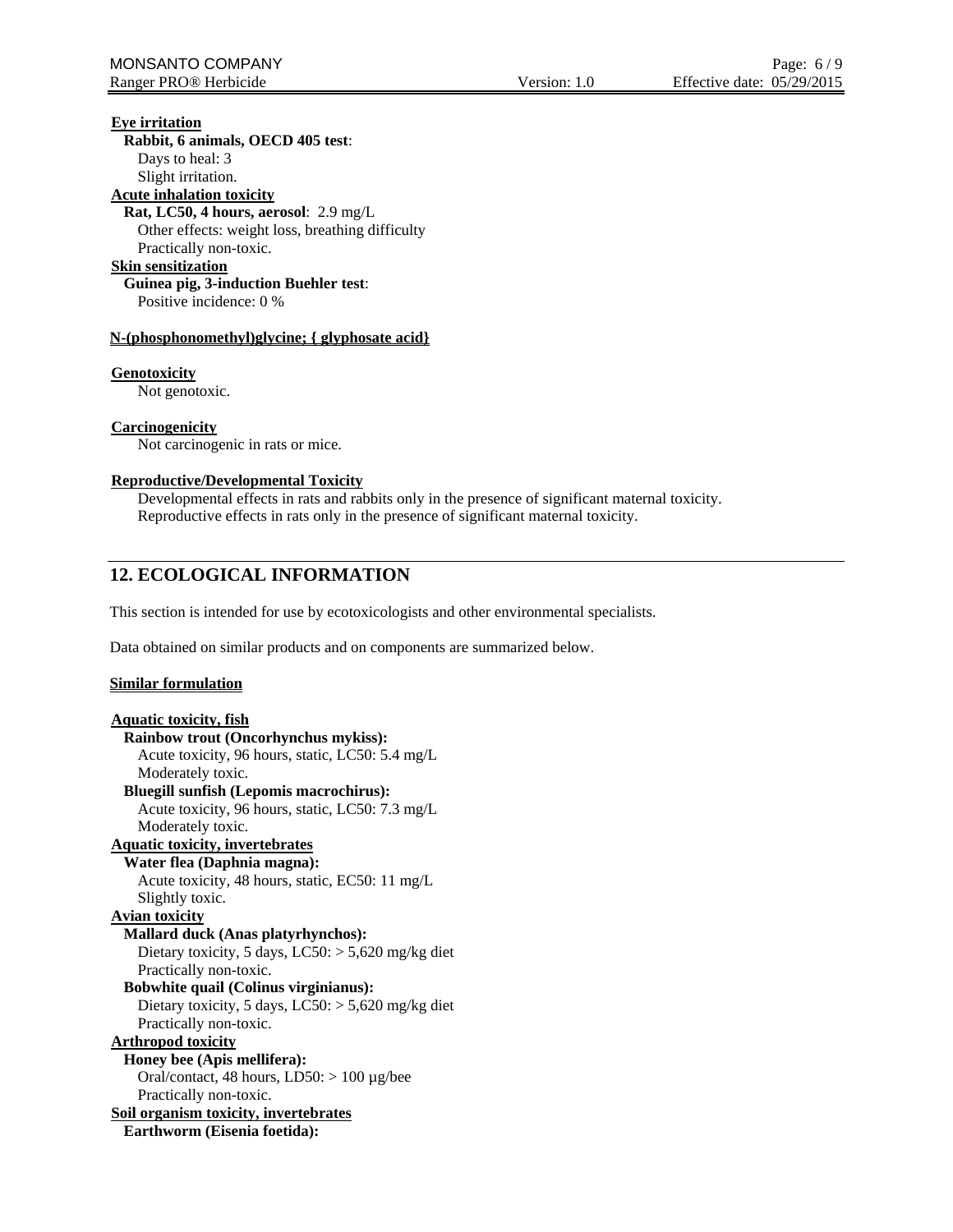Acute toxicity, 14 days,  $LC50$ :  $> 1,250$  mg/kg soil Practically non-toxic.

#### **Similar formulation**

#### **Aquatic toxicity, algae/aquatic plants**

**Green algae (Selenastrum capricornutum):** Acute toxicity, 72 hours, static, EbC50 (biomass): 12.4 mg/L Slightly toxic. **Green algae (Selenastrum capricornutum):**

Acute toxicity, 72 hours, static, NOEC: 6.3 mg/L

#### **N-(phosphonomethyl)glycine; { glyphosate acid}**

#### **Bioaccumulation**

**Bluegill sunfish (Lepomis macrochirus):** Whole fish:  $BCF: < 1$ No significant bioaccumulation is expected.

### **Dissipation**

**Soil, field:** Half life: 2 - 174 days Koc: 884 - 60,000 L/kg Adsorbs strongly to soil.

### **Water, aerobic:**

Half life: < 7 days

### **13. DISPOSAL CONSIDERATIONS**

#### **13.1.Waste treatment methods**

#### **13.1.1. Product**

Excess product may be disposed of by agricultural use according to label instructions. Keep out of drains, sewers, ditches and water ways. Recycle if appropriate facilities/equipment available. Burn in proper incinerator. Follow all local/regional/national/international regulations.

#### **13.1.2. Container**

See the individual container label for disposal information. Emptied containers retain vapour and product residue. Observe all labeled safeguards until container is cleaned, reconditioned or destroyed. Empty packaging completely. Triple or pressure rinse empty containers. Do NOT contaminate water when disposing of rinse waters. Ensure packaging cannot be reused. Do NOT reuse containers. Store for collection by approved waste disposal service. Recycle if appropriate facilities/equipment available. Follow all local/regional/national/international regulations.

Use handling recommendations in Section 7 and personal protection recommendations in Section 8.

### **14. TRANSPORT INFORMATION**

The data provided in this section is for information only. Please apply the appropriate regulations to properly classify your shipment for transportation.

#### **14.1. US Dept. of Transportation (DOT) Hazardous Materials Regulations (49 CFR Parts 105-180)**

| Proper Shipping Name | Not regulated for domestic ground transportation. () |
|----------------------|------------------------------------------------------|
| (Technical Name if   |                                                      |
| required):           |                                                      |

#### **14.2.IMDG Code**

| <b>Proper Shipping Name</b> | Not regulated for transport under IMO Regulations |
|-----------------------------|---------------------------------------------------|
|-----------------------------|---------------------------------------------------|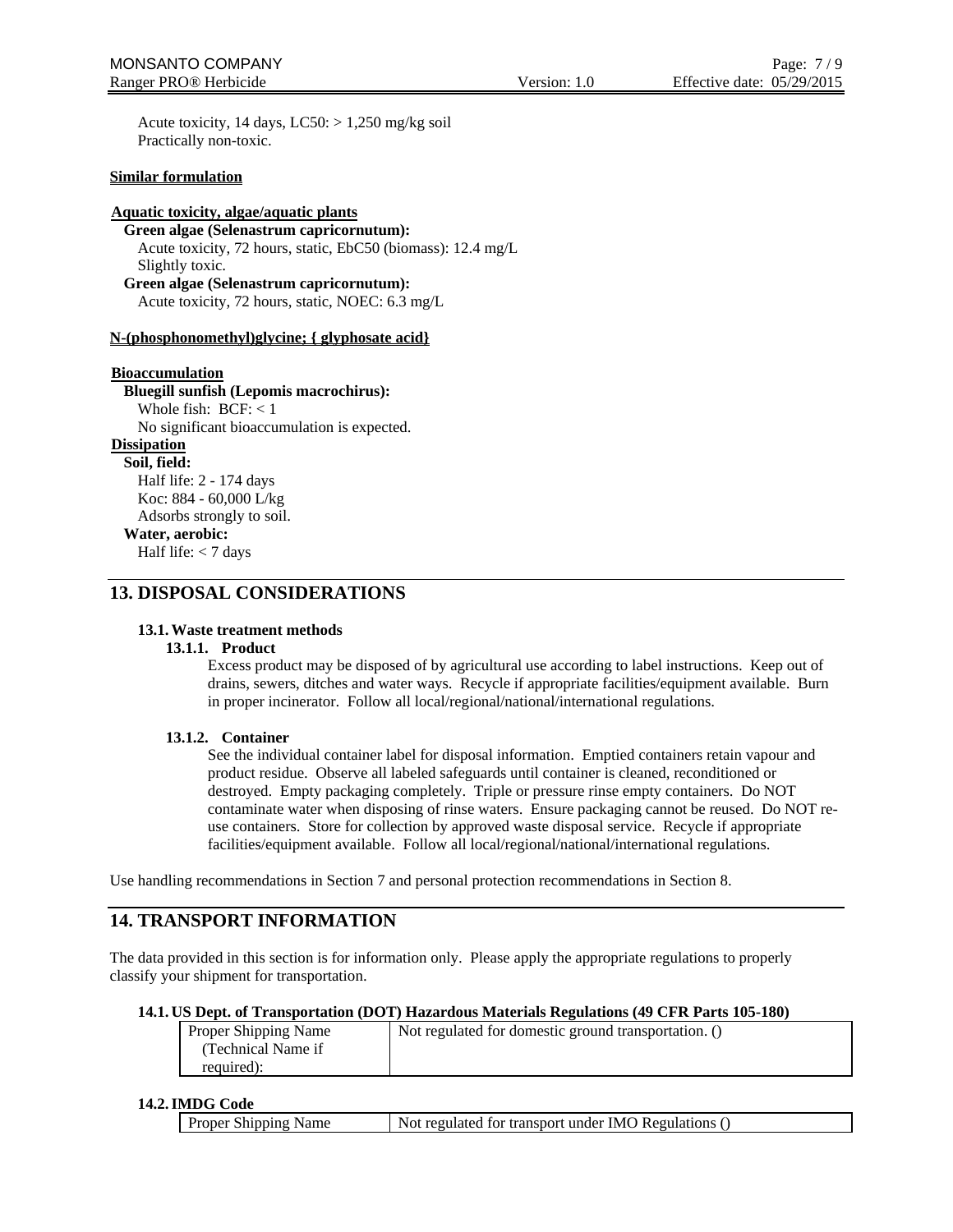(Technical Name if required):

#### **14.3.IATA/ICAO**

| <b>Proper Shipping Name</b>   | Not regulated for transport under IATA/ICAO Regulations () |
|-------------------------------|------------------------------------------------------------|
| (Technical Name if required): |                                                            |

### **15. REGULATORY INFORMATION**

#### **15.1.Environmental Protection Agency**

**15.1.1. TSCA Inventory**

All components are on the US EPA's TSCA Inventory

#### **15.1.2. SARA Title III Rules**

Section 311/312 Hazard Categories: Immediate Section 302 Extremely Hazardous Substances: Not applicable. Section 313 Toxic Chemical(s): Not applicable.

#### **15.1.3. CERCLA Reportable quantity**

Not applicable.

#### **15.1.4. Federal Insecticide, Fungicide, Rodenticide Act (FIFRA)**

This chemical is a pesticide product registered by the United States Environmental Protection Agency and is subject to certain labeling requirements under federal pesticide law. These requirements differ from the classification criteria and hazard information required for safety data sheets (SDS), and for workplace labels of non-pesticide chemicals. The hazard information required on the pesticide label is reproduced below. The pesticide label also includes other important information, including directions for use.

CAUTION! CAUSES EYE IRRITATION

Acute oral toxicity: FIFRA category IV. Acute dermal toxicity: FIFRA category IV. Acute inhalation toxicity: FIFRA category IV. Skin irritation: FIFRA category IV. Eye irritation: FIFRA category III.

### **16. OTHER INFORMATION**

The information given here is not necessarily exhaustive but is representative of relevant, reliable data. Follow all local/regional/national/international regulations. Please consult supplier if further information is needed. In this document the British spelling was applied.

 Health Flammability Instability Additional Markings NFPA 1 1 1  $0 =$  Minimal hazard,  $1 =$  Slight hazard,  $2 =$  Moderate hazard,  $3 =$  Severe hazard,  $4 =$  Extreme hazard

Full denomination of most frequently used acronyms. BCF (Bioconcentration Factor), BOD (Biochemical Oxygen Demand), COD (Chemical Oxygen Demand), EC50 (50% effect concentration), ED50 (50% effect dose), I.M. (intramuscular), I.P. (intraperitoneal), I.V. (intravenous), Koc (Soil adsorption coefficient), LC50 (50% lethality concentration), LD50 (50% lethality dose), LDLo (Lower limit of lethal dosage), LEL (Lower Explosion Limit), LOAEC (Lowest Observed Adverse Effect Concentration), LOAEL (Lowest Observed Adverse Effect Level), LOEC (Lowest